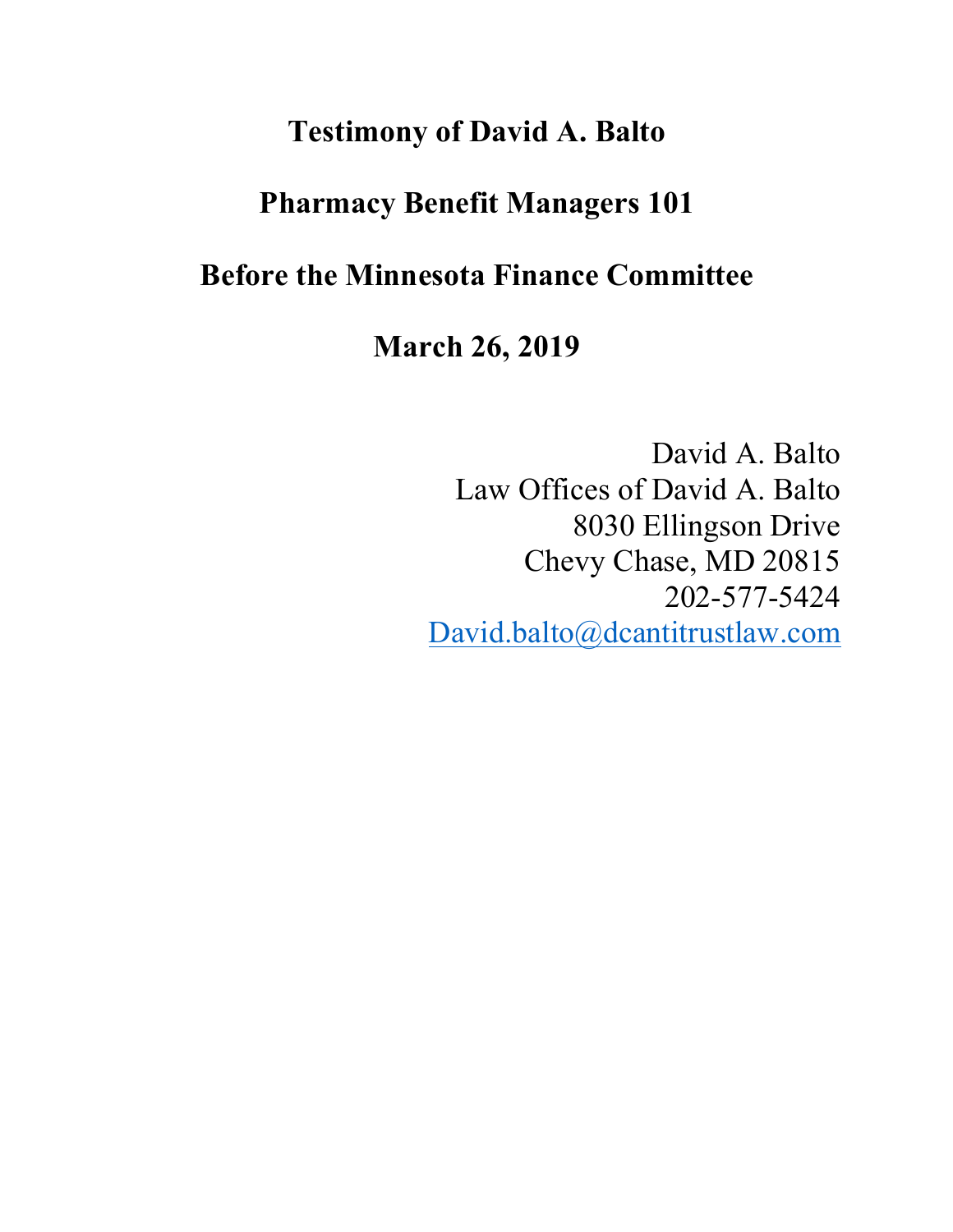Chair Rosen, Vice Chair Ingebrigtsen, and members of the Finance Committee, thank you for giving me the opportunity to testify on the concerns and the need for regulation and accountability in the pharmacy benefit management ("PBM") market. My testimony documents the tremendous competitive and consumer protection problems in the PBM market and the need for stronger enforcement and legislation. SF 278 is an important piece of consumer protection legislation that will help lower drug costs, ensure that PBMs are properly regulated and held accountable, and provide for greater enforcement than currently exists.

My testimony is based on my thirty plus years of experience as a private sector antitrust attorney and an antitrust enforcer for both the Department of Justice and the Federal Trade Commission ("FTC"). From 1995 to 2001, I served as the Policy Director for the FTC's Bureau of Competition and the attorney advisor to Chairman Robert Pitofsky. Currently, I am a public interest antitrust attorney in Washington, D.C. I have represented consumer groups, health plans, unions, employers, and even PBMs on PBM regulatory and competitive issues. I led the successful consumer opposition to the proposed mergers of Anthem and Cigna and Aetna and Humana, and have worked with consumer groups on numerous health care competition and consumer protection issues. I have authored dozens of articles about problems in the PBM market,<sup>1</sup> have testified before Congress and fourteen state legislatures on the need for PBM regulation, and served as an expert witness for the State of Maine on its PBM legislation.

In my testimony I make the following points:

- PBMs are one of the least regulated sectors of the health care system. There is almost no federal regulation and only a modest level of state regulation.
- The PBM market lacks the essential elements for a competitive market: 1) transparency, 2) consumer choice, and 3) a lack of conflicts of interest.
- The lack of enforcement, regulation, and competition has created a situation where PBMs freely engage in anticompetitive, deceptive, and fraudulent behavior that harms consumers, employers, unions, and pharmacists. The Council of Economic Advisors and many other commentators have found that the PBM market is not competitive and the result is that drug costs are inflated and PBM profits are skyrocketing. As drug prices rapidly increase, PBMs are not adequately fulfilling their function in controlling costs indeed PBM profits are increasing at the same time drug costs increase because they secure rebates from those cost increases. Plan sponsors cannot attack this problem because PBMs fail to provide adequate transparency.
- SF 278 will help regulate PBMs and lower drug prices for patients. It will require PBMs to be licensed by the Commissioner of Commerce and to have a fiduciary duty to their health plans. The bill also requires PBMs to provide an adequate and accessible

 <sup>1</sup> PBM Watch: A Site Dedicated to Informing Consumers About Problems with Pharmacy Benefit Managers and Helping Identify Avenues to a More Transparent PBM Market, available at http://www.pbmwatch.com. Coalition to Protect Patient Choice, available at https://www.thecppc.com.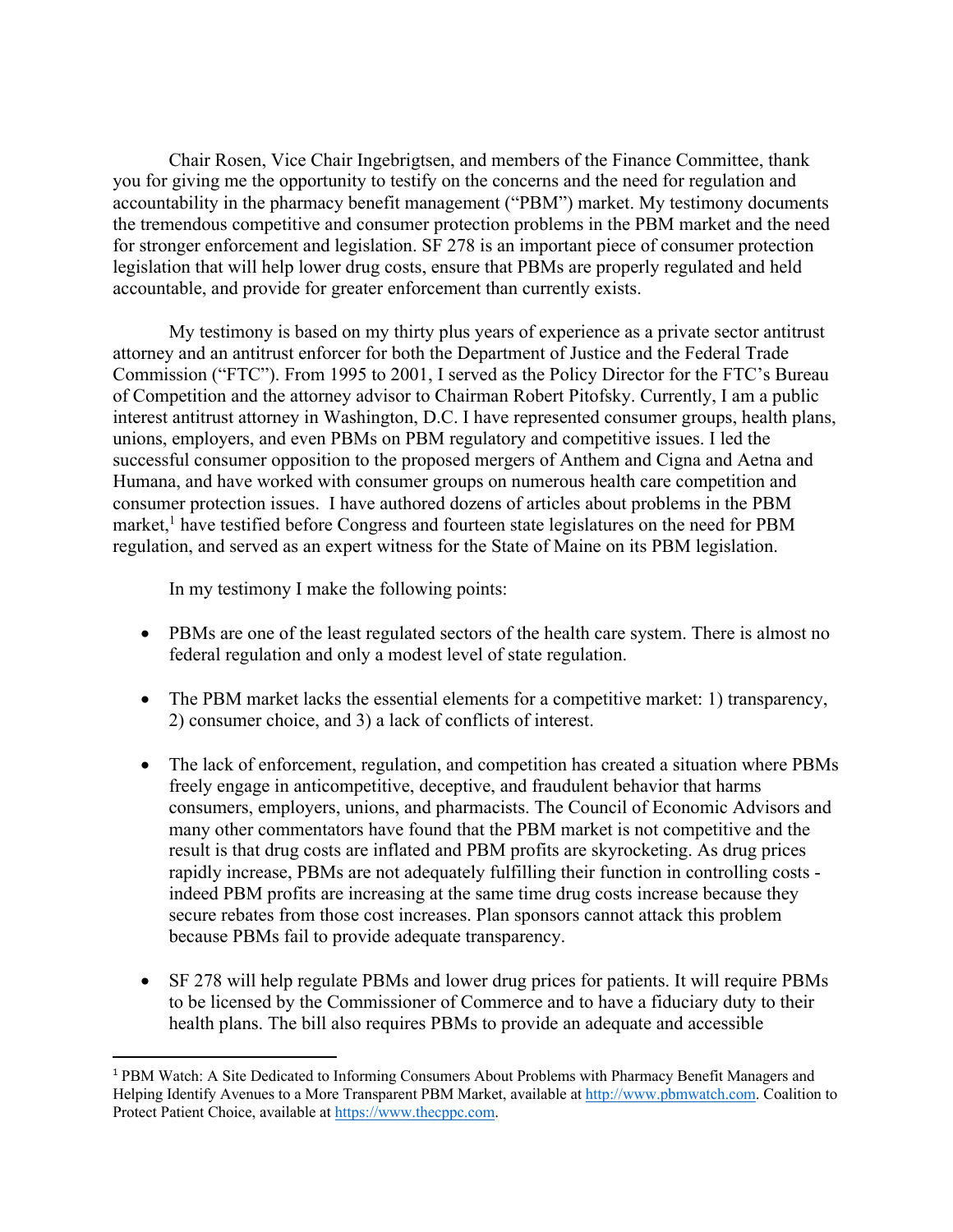pharmacy network that provides access to pharmacies within a reasonable distance from a patient's residence, and to disclose ownerships interests that PBMs have with pharmacies. Finally, SB 278 limits PBMs from requiring patients to get their drugs exclusively from PBM-owned pharmacies and requires PBMs to report information annually.

**We welcome this hearing as an excellent starting point. But in order for the PBM market to function properly for Minnesota residents, we need strong oversight, regulation, and greater antitrust and consumer protection enforcement.** 

### **Background**

Rapidly increasing drug costs threaten our ability to control healthcare costs and ensure everyone has access to affordable, quality care. Unreasonably high costs for prescription drugs also threaten patient access to medicines, as some may choose to stop or delay treatment because they cannot afford it. Ensuring that patients can afford life-saving and life-managing prescription drugs is critically important to public health, because it will increase usage of necessary medications that help patients live longer and healthier lives.

Last year in May 2018 the Administration put forward a blueprint on ways to lower drug prices which contained an in-depth discussion of PBMs. The report identified how a lack of transparency and competition in the PBM market, and conflicts of interest, result in higher drug costs. It observed that, "Because health plans, pharmacy benefit managers (PBMs), and wholesalers receive higher rebates and fees when list prices increase, there is little incentive to control list prices. Consumers, however, pay higher copayments, coinsurance, or pre-deductible out-of-pocket costs when list prices rise."2

Why are choice, transparency, and a lack of conflicts of interest important? It should seem obvious. Consumers need alternatives to force competitors to vie for their loyalty by offering fair prices and better services. Meaningful transparency is necessary for consumers to evaluate products carefully, to make informed choices, and to secure the full range of services they desire. In both of these respects the PBM market is fragile at best. There is certainly a lack of choice especially for those plans that are dependent on the top tier big three PBMs – CVS Caremark, Express Scripts, and OptumRx – which control an approximately 85% share of the market. And PBM operations are very obscure and lack transparency making it difficult for plans, including government buyers, to determine whether they are getting the benefits they deserve.

These observations were supported by the White House Council of Economic Advisors (CEA) recent report on drug competition. CEA singled out PBMs as a competitively problematic market. They noted that pricing in the pharmaceutical drug market suffers from high PBM market concentration in the pharmaceutical distribution system and a lack of transparency:

<sup>&</sup>lt;sup>2</sup> American Patients First: The Trump Administration Blueprint to Lower Drug Prices and Reduce Out-of-Pocket Costs, U.S. Department of Health and Human Services ("HHS"), May 14, 2018, pg. 17. Available at https://uspirg.org/sites/pirg/files/resources/Consumer%20group%20comments%20on%20HHS%20Blueprint%20-- %207-16-18%20--%20FINAL.pdf.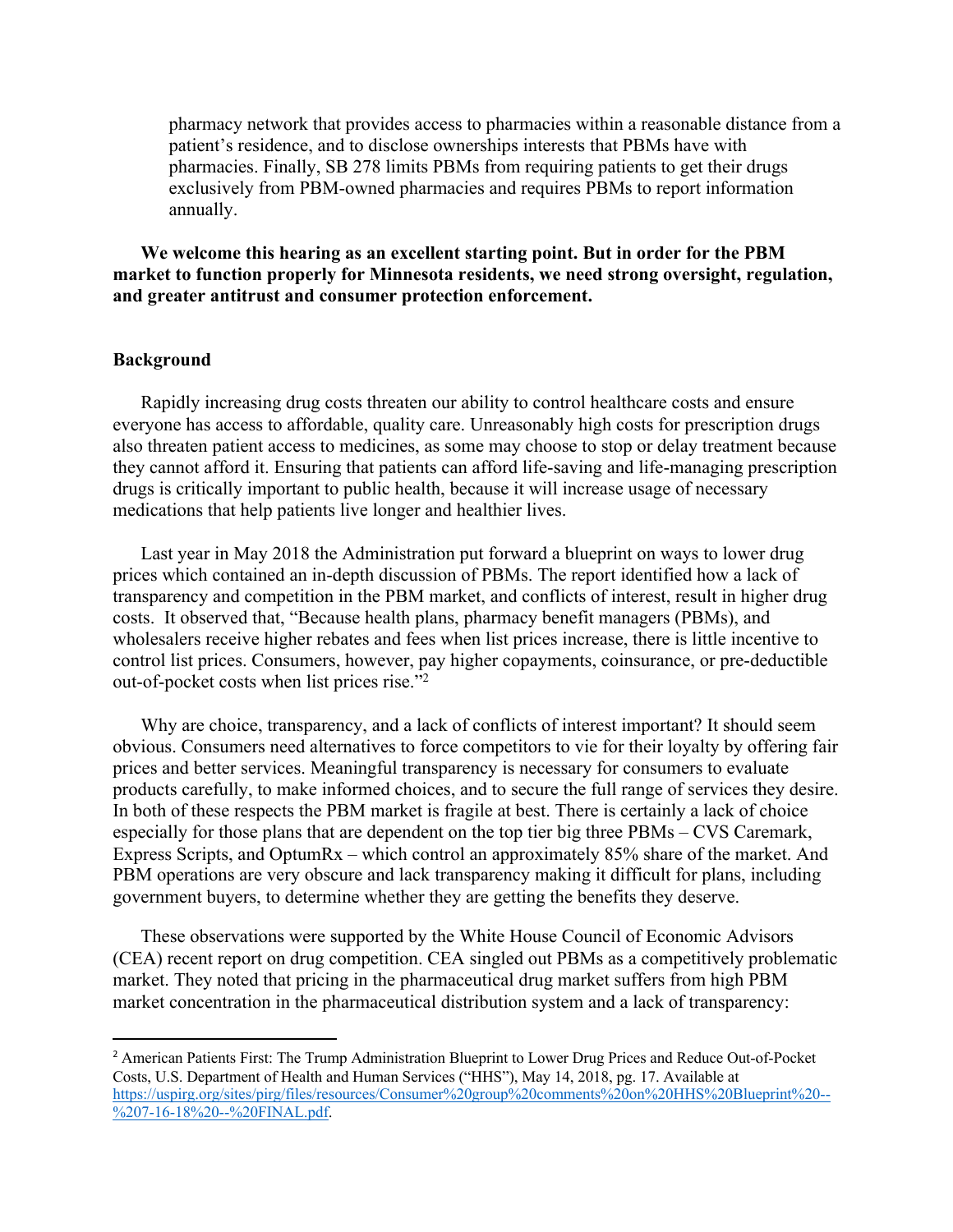- Three PBMs account for 85 percent of the market, which allows them to exercise undue market power against manufacturers and against the health plans and beneficiaries they are supposed to be representing, thus generating outsized profits for themselves (Sood et al. 2017).
- Over 20 percent of spending on prescription drugs was taken in as profit by the pharmaceutical distribution system (Sood et al. 2017).
- Policies to decrease concentration in the PBM market and other segments of the supply chain (i.e., wholesalers and pharmacies) can increase competition and further reduce the price of drugs paid by consumers (Sood et al. 2017).

The CEA concluded that this market failure "allows [PBMs] to exercise undue market power against manufacturers and against health plans and beneficiaries they are supposed to be representing, thus generating outsized profits for themselves."3 Indeed, PBMs make larger profits than any other players involved in the drug supply chain (distributors, insurers, or pharmacies).4 PBMs take advantage of a lack of transparency, misaligned incentives, and conflicts of interest. Ultimately this leads to higher drug costs.<sup>5</sup>

PBMs engage in anticompetitive, deceptive, or egregious conduct that harms consumers, health plans, and pharmacies alike. In a nutshell, both consumers and pharmacies suffer as consumers are increasingly denied a choice in their level of pharmacy service by PBMs. Vertically integrated PBMs (PBMs that own their own pharmacies such as CVS Caremark or own their own mail order of specialty pharmacies) exercise their power to restrict consumers to their own captive mail order and specialty pharmacy operations, reducing choice and quality for many. Ultimately consumers pay more and are denied the vital relationship with their community pharmacist. Consumers and their health plans also suffer when health plans are denied the benefits of the PBMs' services as an honest broker,<sup>6</sup> which drives up drug costs, and ultimately leaves consumers footing the bill for higher premiums.<sup>7</sup> Making matters worse is that PBMs are one of the least regulated sectors of the healthcare system.

https://www.daytondailynews.com/news/pharmacy-middlemen-made-223-from-ohio-

 $\overline{a}$ <sup>3</sup> Reforming Biopharmaceutical Pricing at Home and Abroad," The Council of Economic Advisors, White Paper, February 2018, at https://www.whitehouse.gov/wp-content/uploads/2017/11/CEA-Rx-White-Paper-Final2.pdf.

<sup>&</sup>lt;sup>4</sup> Hidden Profits in the Prescription Drug Supply Chain, Charlie Grant, February 24, 2018, Wall Street Journal, at https://www.wsj.com/articles/hidden-profits-in-the-prescription-drug-supply-chain-1519484401. 5 *Id.*

<sup>6</sup> PBMs were initially formed to be "honest brokers" intermediaries who entered into relationships with pharmacies and drug manufacturers to create networks and as intermediaries worked to keep pharmacies and manufacturers in line with their clients' interests. However, when a PBM also owns a pharmacy it has a conflict of interest and may no longer act as an honest broker. Indeed, there are many complaints that CVS Caremark uses its dual role as a PBM and a pharmacy to disadvantage rival community pharmacies. See *Pharmacy Middlemen Made \$223.7 Million From Ohio Medicaid*, Kaitlin Schroeder, June 23, 2018, Dayton Daily News, at

medicaid/JsPLtbs3wfKoBmaGbF9GrK/ See also *House and Senate Pass Legislation to Rein in Pharmacy Benefit Managers*, Benjamin Hardy, March 14, 2018, Arkansas Times, at https://www.arktimes.com/arkansas/house-andsenate-pass-legislation-to-rein-in-pharmacy-benefit-managers/Content?oid=15678012.

<sup>7</sup> Often health plans, pharmacies, and large employers are silent about PBM misbehavior because of fears of retaliation, since they must do business with PBMs. In response to criticism during the Express Scripts/Medco merger that employers did not publicly express concern over the merger, Senator Herb Kohl stated that "it is notable that no large employer who privately expressed concerns to us wished to testify at today's hearing, often telling us they feared retaliation from the large PBMs with whom they must do business." Statement of U.S. Senator Herb Kohl on the Express Scripts/Medco merger (12.6.2011).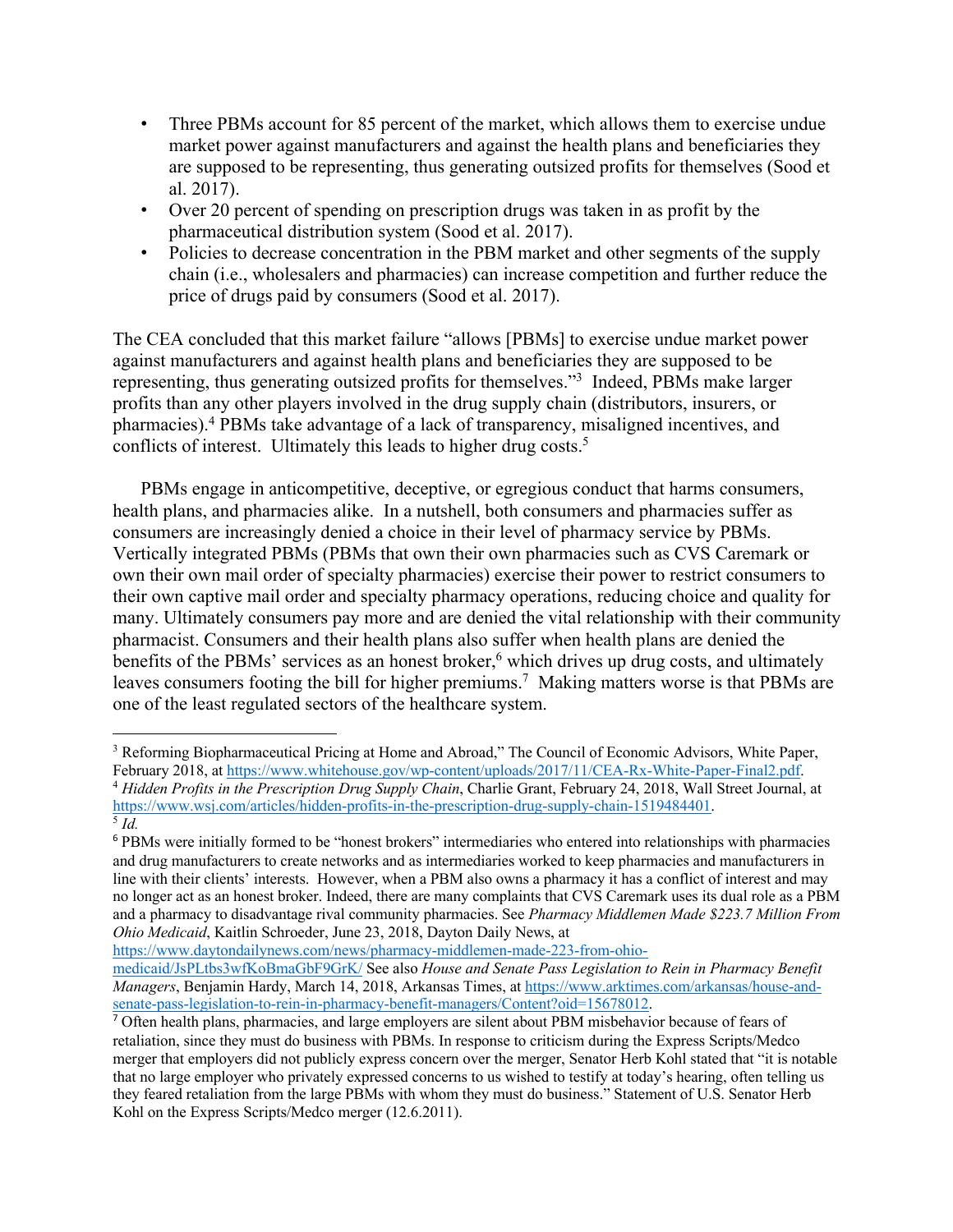Consumers care deeply about rising healthcare costs including out of pocket costs for prescription drugs. The market failure in the PBM market has a profound impact on drug costs. If PBMs remain unregulated they can continue to engage in conduct that is deceptive, anticompetitive, and egregious. For this system to work effectively, PBMs must be free of conflicts of interest that arise from owning their own pharmacies and health insurers. What health plans and employers are fundamentally purchasing is the services of an honest broker to secure the lowest prices and best services from both pharmaceutical manufacturers and from pharmacies. When the PBM is owned by the entity it is supposed to bargain with or has its own mail order operations there is an inherent conflict of interest, which can lead to fraud, deception, anticompetitive conduct, and higher prices. The three major PBMs clearly face the conflict since they are vertically integrated with health insurers, mail order operations, specialty pharmacies, and in the case of CVS Caremark, the largest retail and specialty pharmacy chain and the dominant long term care pharmacy.

#### **A Broken Market Leads to Escalating Drug Costs and Rapidly Increasing PBM Profits**

PBMs entered the health care market as "honest brokers" or intermediaries between health care entities. However, over time their role evolved and PBMs are increasingly able to "play the spread" by not sharing the savings they supposedly secure from drug manufacturers. As a result PBM profits have skyrocketed over the last dozen years. Since 2003, the two largest PBMs, Express Scripts/Medco and CVS Caremark, have seen their profits increase from \$900 million to over \$6 billion annually.<sup>8</sup>

Evidence is mounting that PBMs are exploiting both state governments and independent pharmacies. To give just one example: last year in Ohio, CVS sued the state to prevent the release of a report that illustrated how much of a spread CVS received from Ohio's Medicaid program. The report found that Ohio paid \$223.7 million in hidden fees in a twelve month period due to spread pricing. Following the report, the state ordered its Medicaid managed-care plans to end their spread pricing contracts for 2019.9 And just last month, Ohio Attorney General Dave Yost announced he is seeking almost \$16 million in repayment from OptumRx for overcharging the Bureau of Workers' Compensation for failing to pass along discounts for generic drugs.10

**If the market were competitive and there was adequate transparency, we would expect profits and margins to be driven down. But as PBM concentration has increased the exact opposite has occurred. That is why regulation is so necessary.** 

<sup>&</sup>lt;sup>8</sup> "Reforming Biopharmaceutical Pricing at Home and Abroad." The Council of Economic Advisors, White Paper, February 2018.

<sup>9</sup> Robert Langreth, David Ingold, and Jackie Gu. Bloomberg. "The Secret Drug Pricing System Middlemen Use to Rake in Millions*.*" Bloomberg, September 11, 2018. Available at https://www.bloomberg.com/graphics/2018-drugspread-pricing/?srnd=premium.

<sup>&</sup>lt;sup>10</sup> Ed Silverman. "Ohio Seeks \$16 Million From UnitedHealth's PBM For Overcharging on Drugs." STAT News, February 19, 2019. Available at https://www.statnews.com/pharmalot/2019/02/19/ohio-unitedhealth-pbm-drugprices/.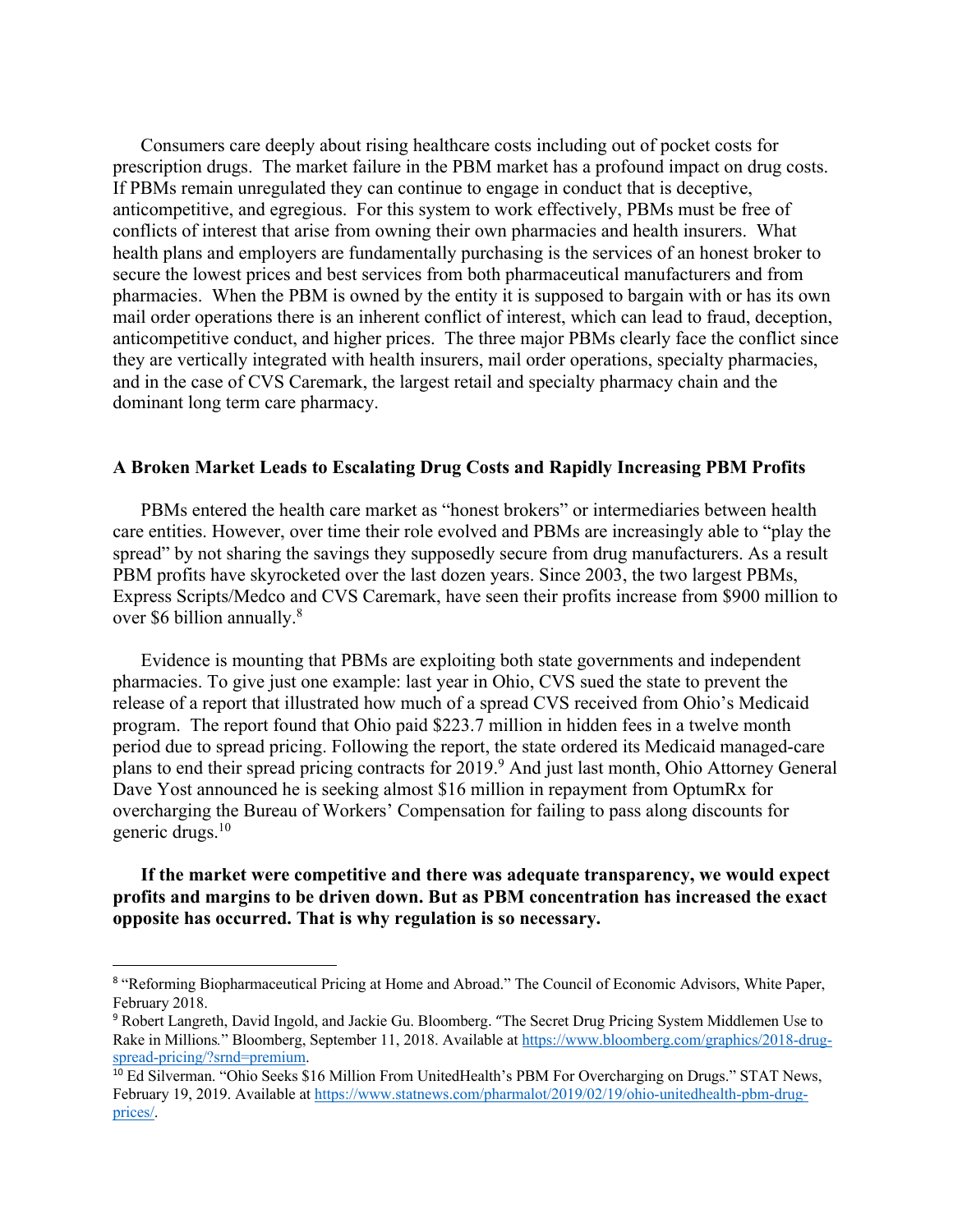There is tremendous concern over rapidly increasing drug prices which harm patients, increase costs for federal and state health programs, and threaten our nation's ability to control the cost of health care. While PBMs claim they control drug costs, these claims must be carefully scrutinized. A PBM's goal is to maximize profits and that means maximizing the amount of rebates they receive. Since rebates are not disclosed this is an incredibly attractive source of revenue. PBMs can actually profit from higher drug prices, since this will lead to higher rebates.11 While PBMs tout their ability to lower drug costs, the gross profit the major PBMs reap on each prescription covered is increasing year after year. For example, Express Scripts' gross profit on an adjusted prescription increased from an average of \$4.16 in 2012 to \$6.68 in 2015 to \$7.00 in 2017. In other words the gross profits have increased by almost 75% since Express Scripts acquired its biggest rival Medco.

Would PBMs withhold their negotiating punch to secure higher rebates? We do not have to guess that this is occurring. PBMs have used similar strategies in the past. Indeed state enforcers have attacked sweetheart deals PBMs arranged with drug manufacturers to force consumers to use higher cost, less efficacious drug, in order to maximize rebates and secure kickbacks. In 2015 Express Scripts and CVS paid settlement fines to the federal government and to numerous states of over \$129 million for illegal prescription dispensing and various violations of the false claims and anti-kickback laws.12 They held back their negotiating muscle to allow prices to escalate to maximize rebates.

As Health and Human Services Secretary Alex Azar has highlighted, the PBM rebate system exacerbates the conflicts of interest, which leads to inflating the list prices of prescription drugs, ultimately making consumers pay more. In an interview, Secretary Azar spoke about how "we have to fundamentally examine and re-examine the role of pharmacy benefit managers."<sup>13</sup>

### **Proposed Legislation SF 278 Is an Important Step Toward Regulating PBMs and Lowering Drug Costs**

SF 278 requires that starting on January  $1<sup>st</sup>$ , 2020, all PBMs must be licensed by the Commissioner of Commerce. Within thirty days of receiving the application, the Commissioner can require additional information from applicants. The licenses are valid for three years and can be revoked if PBMs engage in fraud, fail to comply with regulations, or are the cause of consumer complaints. The Commissioner can also fine the PBMs, and they are required to have a fiduciary duty to the health plans. These are the most basic regulations of PBMs; it is important that they be subject to oversight, and that regulators be on the lookout for fraud and abuse.

<sup>&</sup>lt;sup>11</sup> David Balto, "How PBMs Make the Drug Price Problem Worse." The Hill, August 31, 2016. Available at https://thehill.com/blogs/pundits-blog/healthcare/294025-how-pbms-make-the-drug-price-problem-worse.

<sup>&</sup>lt;sup>12</sup> See Testimony of David A. Balto, "The State of Competition in the Pharmacy Benefits Manager and Pharmacy Marketplaces," before the House Judiciary Subcommittee on Regulatory Reform, Commercial and Antitrust Law, Appx. A (Nov. 17, 2015), at https://docs.house.gov/meetings/JU/JU05/20151117/104193/HHRG-114-JU05-Wstate-BaltoD-20151117.pdf.

<sup>13</sup> Secretary Alex Azar Interview on CNBC's Squawk Box, May 11, 2018 at https://www.cnbc.com/2018/05/11/azar-says-everybody-is-wetting-their-beak-on-high-drug-list-prices.html.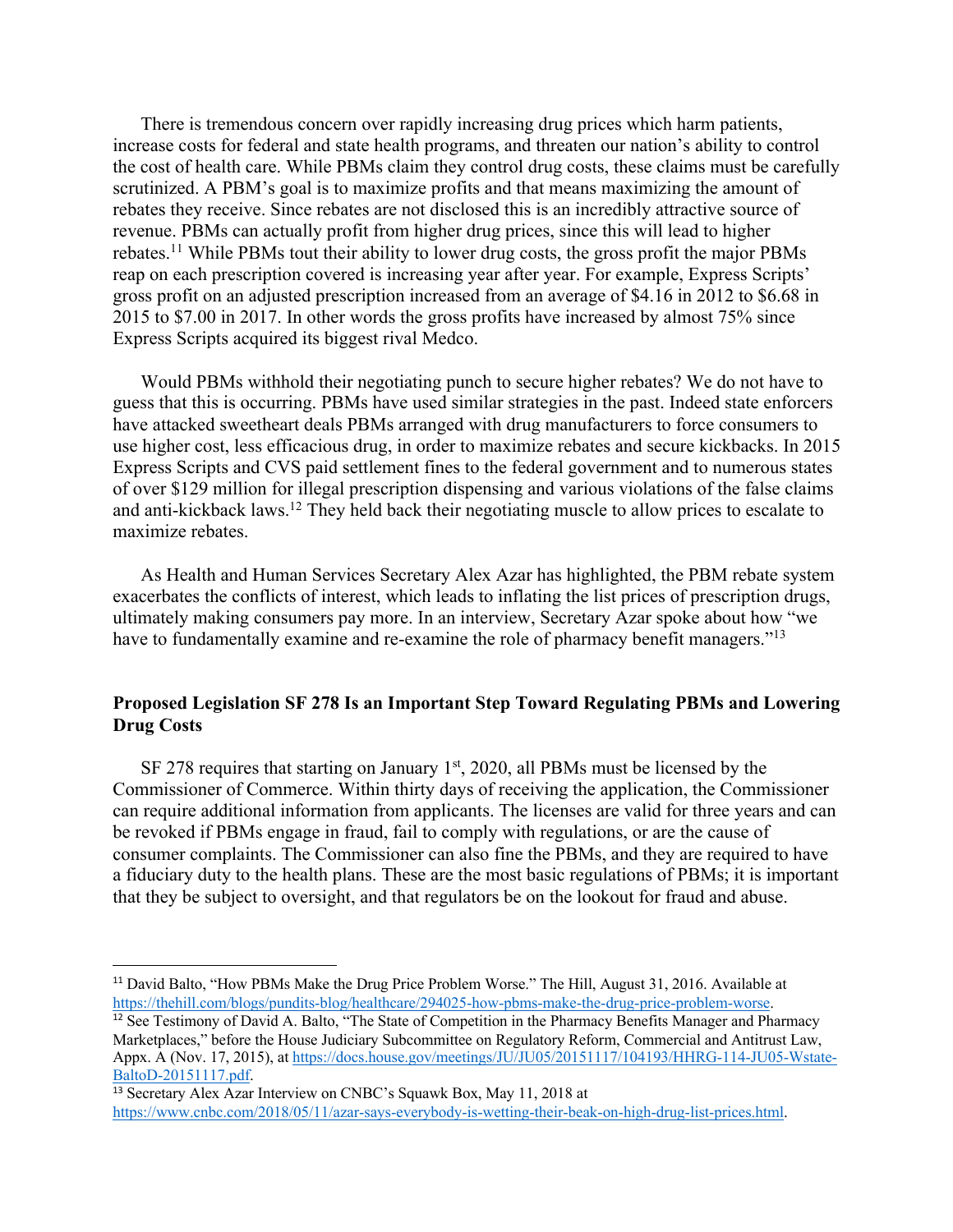Second, the bill requires PBMs to provide "adequate and accessible" pharmacy networks for providing prescription drugs at pharmacies that are a reasonable distance from people's residences. The networks have to include enough pharmacies so that consumers can get services without unreasonable delays, and the PBMs must submit reports on the networks to the Commissioner.

Third, PBMs must disclose certain information to their plan sponsors when they request it, and report much of this information annually to the Commissioner. This information includes: 1) the aggregate wholesale costs from drug manufacturers for prescription drugs, 2) the aggregate amount of rebates the PBMs receive by therapeutic category of prescription drugs, 3) the aggregate amount of rebates that the PBMs get from drug manufacturers, and 4) the aggregate amount of rebates that they retain and do not pass on to plan sponsors. This information is a very welcome step toward lowering drug prices and determining what PBMs do with their rebates. PBMs claim they are reducing drug prices and passing rebates on to consumers, but they fight transparency at every turn. Without information and transparency, it is almost impossible to determine where the money in the drug supply chain is going.

SF 278 also contains other good provisions. It requires PBMs that have ownership interests in pharmacies to disclose to their plan sponsors any difference in the amount paid to that pharmacy and the amount charged to the plan sponsor. It prohibits PBMs from owning mail order or specialty pharmacies unless they agree to fair competition and establish a firewall between the administrative functions and the mail order or specialty pharmacies. The bill also prohibits PBMs from requiring pharmacies to dispense equivalent drugs that cost more than prescribed drugs, unless the switching is needed for medical reasons and benefits patients. Finally, it prohibits "gag clauses" and prohibits PBMs from preventing pharmacies from telling consumers any information about drug costs, especially when paying out-of-pocket is more affordable than paying under health plans.

#### **Conclusion**

Consumers need greater protection from the deceptive, anticompetitive, and egregious practices of PBMs that contribute to rising drug costs. The Committee should support SF 278 to regulate PBMs, obtain needed information, and ensure that PBMs fulfill their duty of lowering drug prices. As Justice Louis Brandeis wrote, states may serve as laboratories of democracy and successful policies in one state can be observed and adopted by other states. I urge the Committee to pass this bill as it is an excellent step toward comprehensive PBM regulation and accountability, and will help lower prescription drug costs.

I look forward to answering any questions.

David Balto David.balto@dcantitrustlaw.com 202-577-5424 Law Offices of David Balto 8030 Ellingson Drive